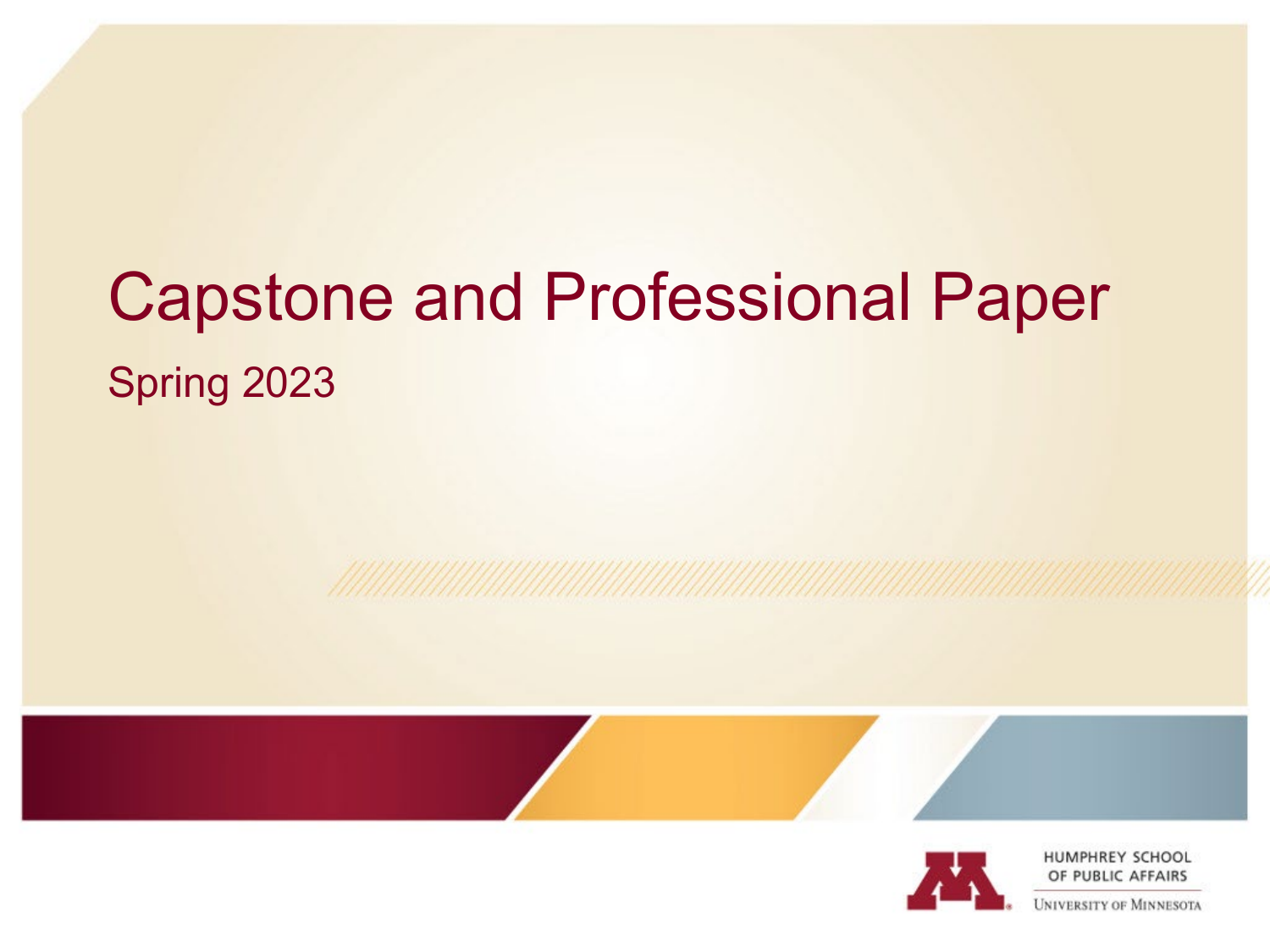#### Capstone vs. Professional Paper

MDP, MPA, & MURP students must complete the Capstone Workshop as part of their degree.

MPP, MHR, & MS-STEP students have the option to choose the Capstone Workshop or an Individual Paper.

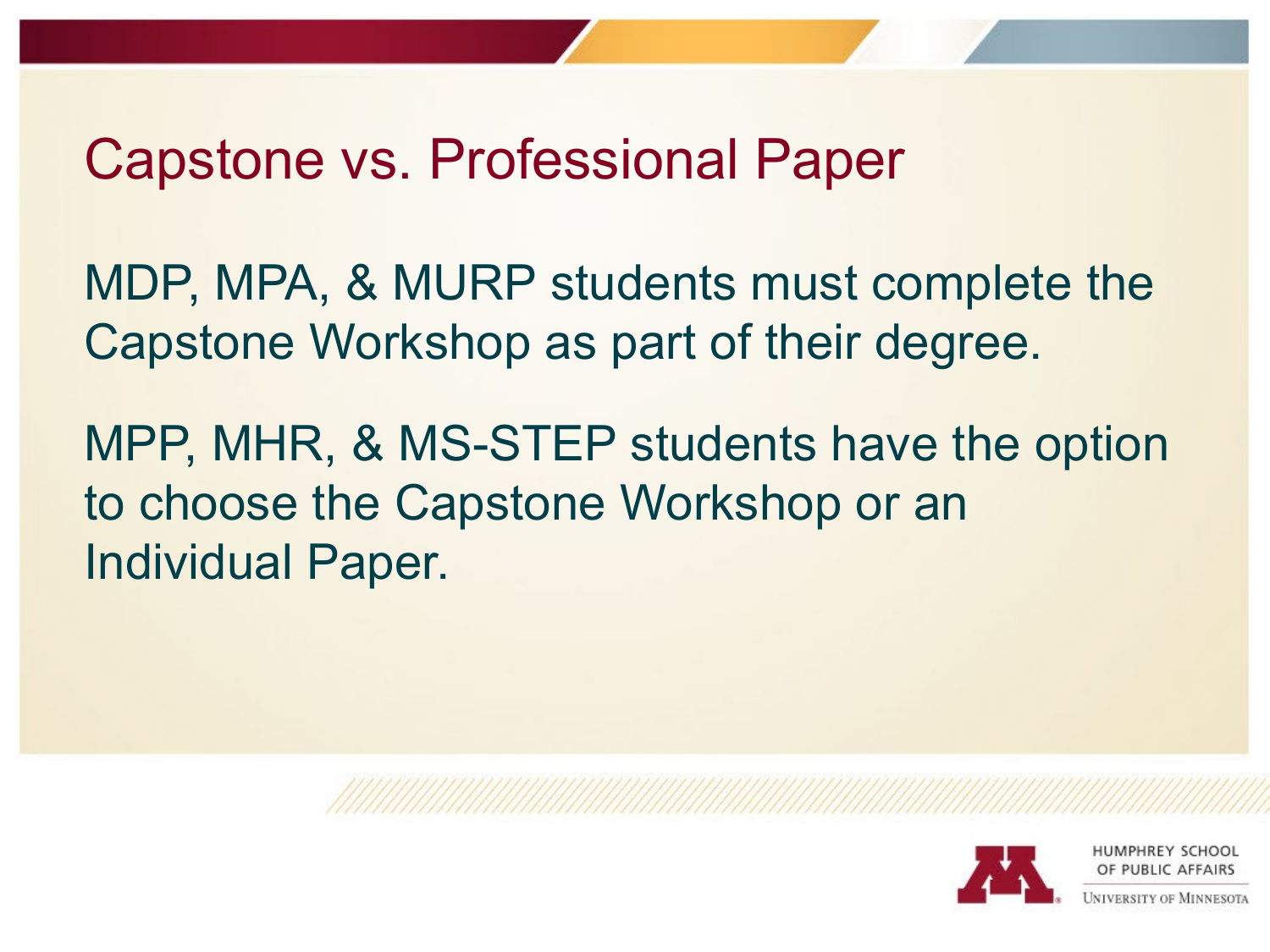### Capstone vs. Professional Paper, cont'd

Most students complete their capstone in the spring semester when there is the largest variety of sections and projects. There is one section of capstone offered in summer semester.

Professional papers can be completed in fall, spring or summer semester. During the spring, PA 8082 Professional Paper Writing Seminar is a requirement to support students in completing their paper.

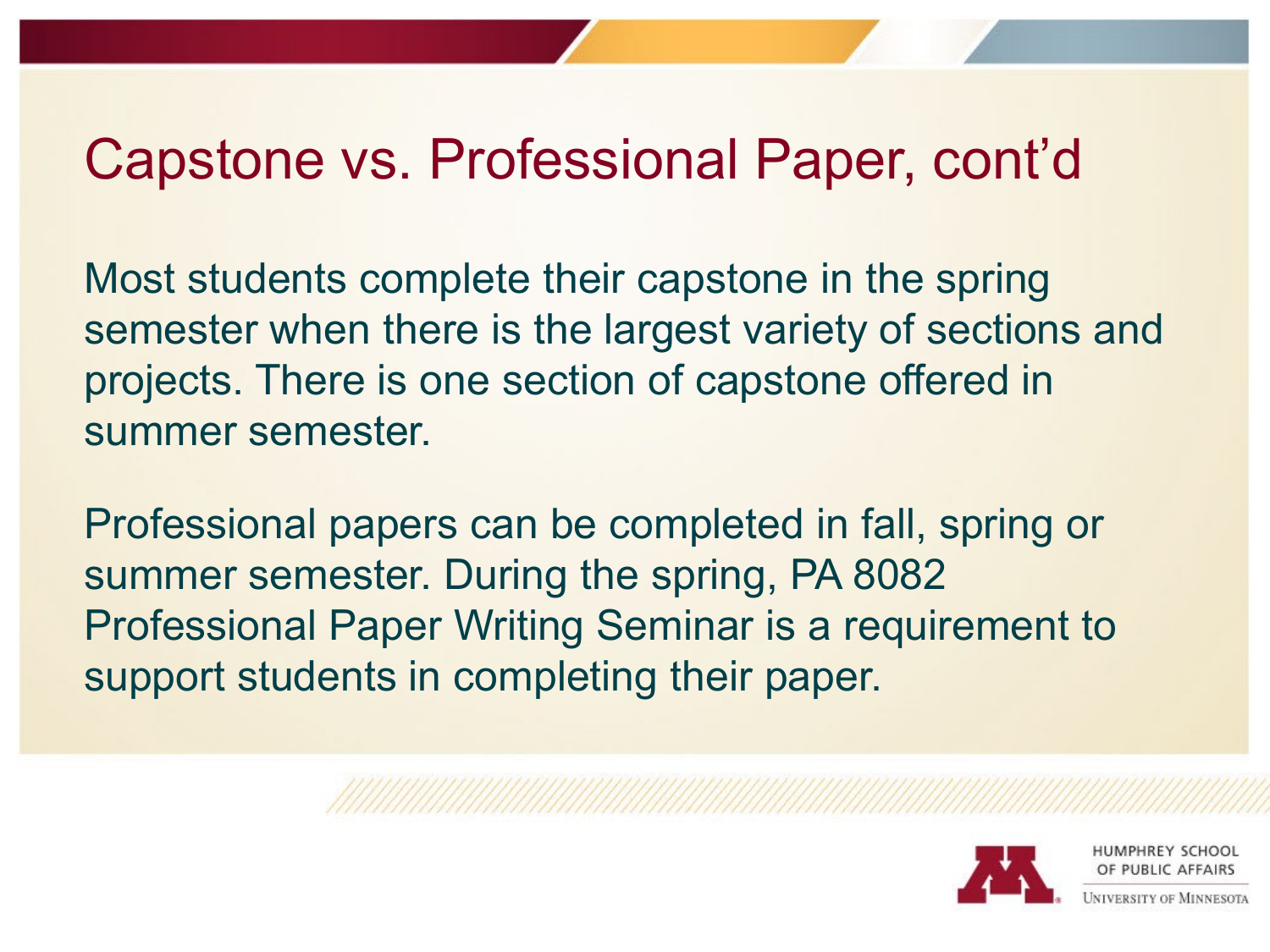# Professional Paper Timeline

- Over the summer and before October 7, develop your paper topic and confirm your paper supervisor and committee member(s).
- **September 26, 2022**: Professional Paper Information Session #2
- **October 7, 2022: Paper topic approval form is due** 
	- [MPP/MHR/MS-STEP Professional Paper Topic Approval Form](https://docs.google.com/document/d/1dMm8Diy8DMUM3NSxxhUepvKUIZiz_hH0/edit?usp=sharing&ouid=107480805854457382721&rtpof=true&sd=true)
- **November 8, 2022**: Spring semester registration begins.
	- Register for PA 8082 Professional Paper Writing Seminar.
	- Scheduled on Wednesdays from 8:15-11:00 am (spring 2023).

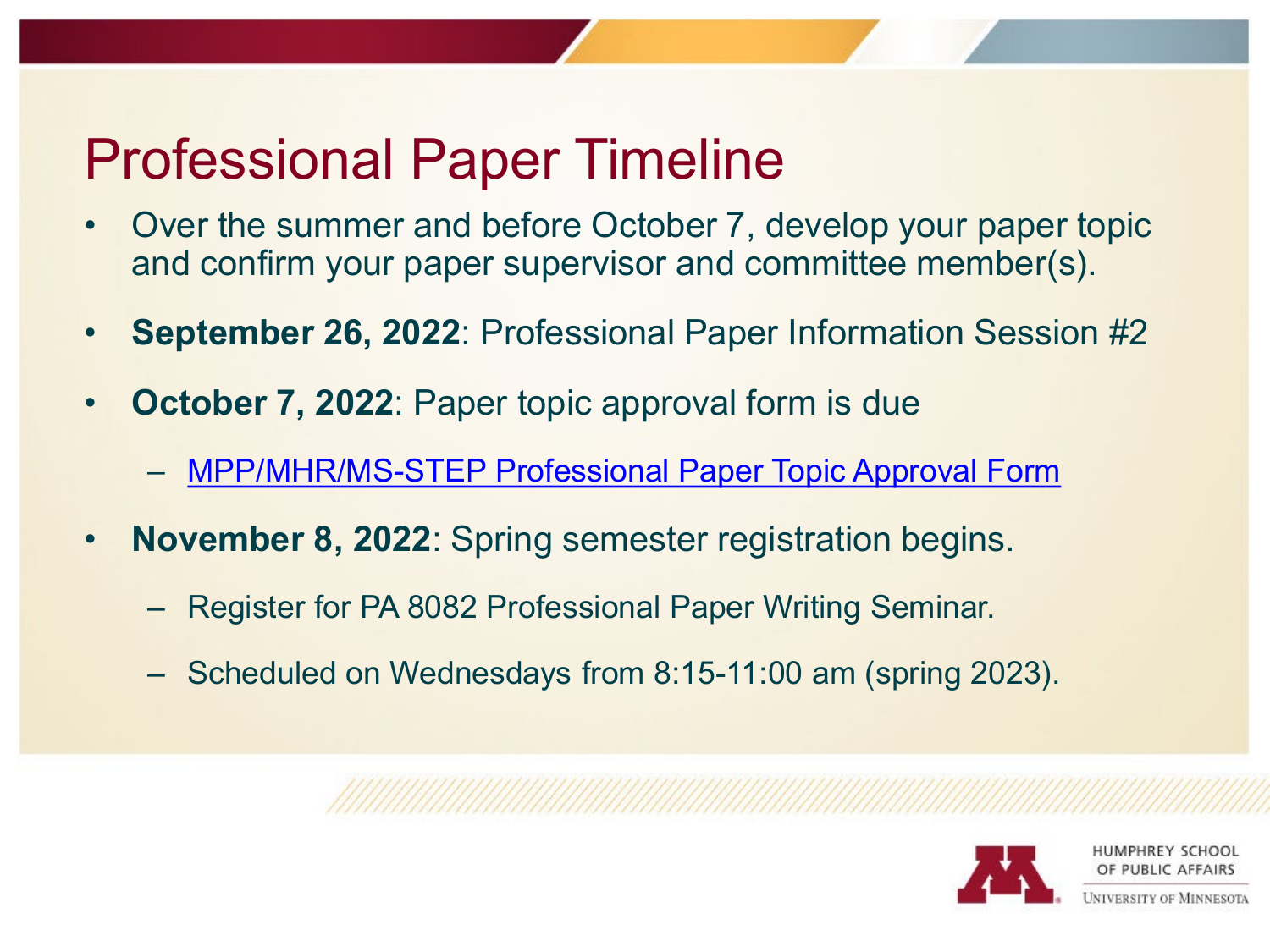## Questions about Professional Paper?

The information covered here and additional details are [available on the Humphrey Individual Professional Paper](https://docs.google.com/document/d/1dMm8Diy8DMUM3NSxxhUepvKUIZiz_hH0/edit?usp=sharing&ouid=107480805854457382721&rtpof=true&sd=true)  Options web page.

Your DGS or degree program coordinator are good resources as well. Deborah Levison ([dlevison@umn.edu\)](mailto:dlevison@umn.edu) can answer questions about the Professional Paper Writing Seminar (PA 8082).

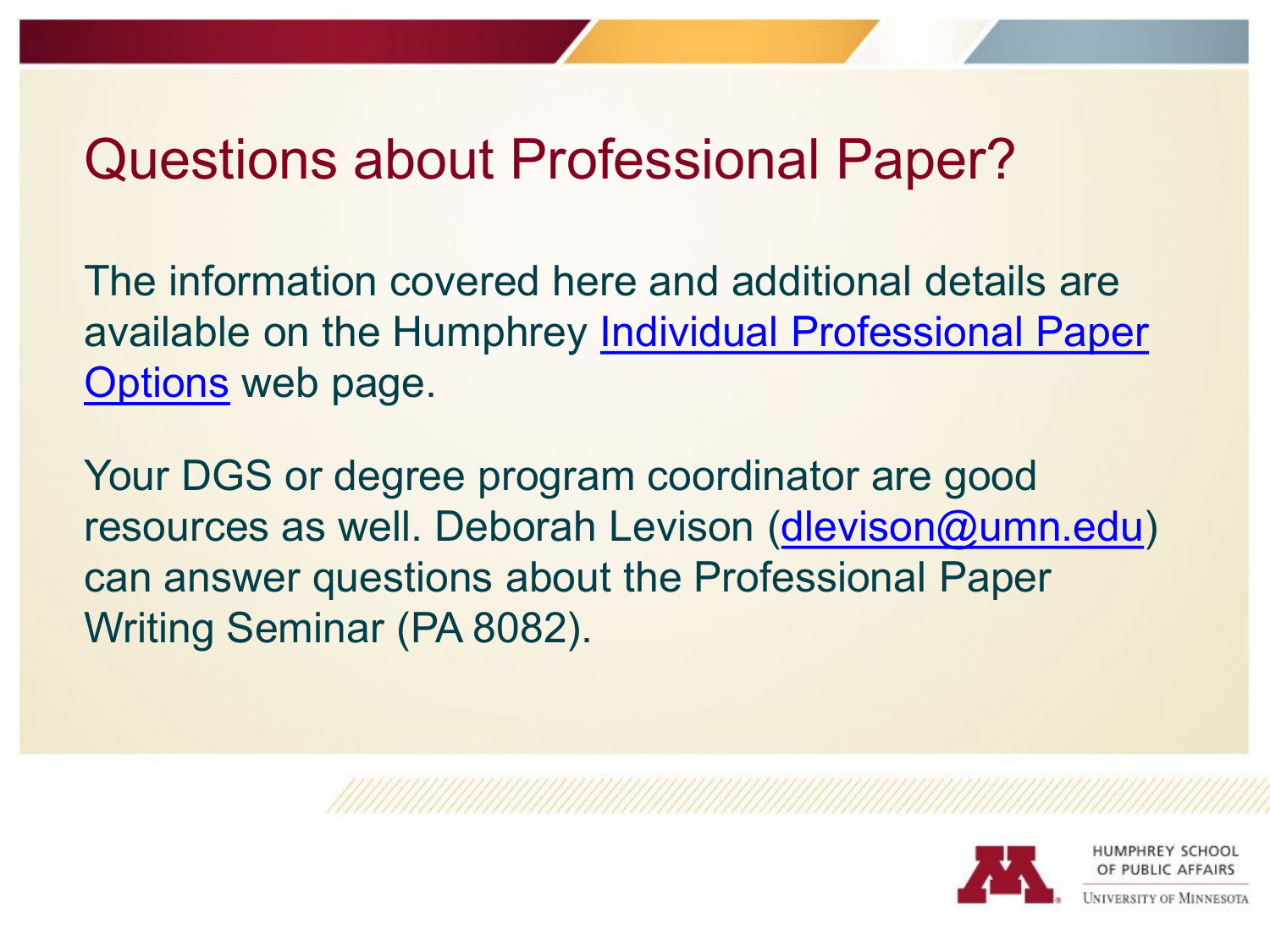# Spring 2023 capstone sections

- **Development Practice** (MDP 5200) with Dave Wilsey
- **Global Policy** with Mary Curtin
- **Human Rights** with Amelia Shindelar
- **Science, Technology, and Environmental Policy** with Steve **Kelley**
- **Social Policy** with Maria Hanratty
- **Transportation Planning and Policy** with Lyssa Leitner
- **Leadership & Management**, instructor TBD

Additional sections are still in development.

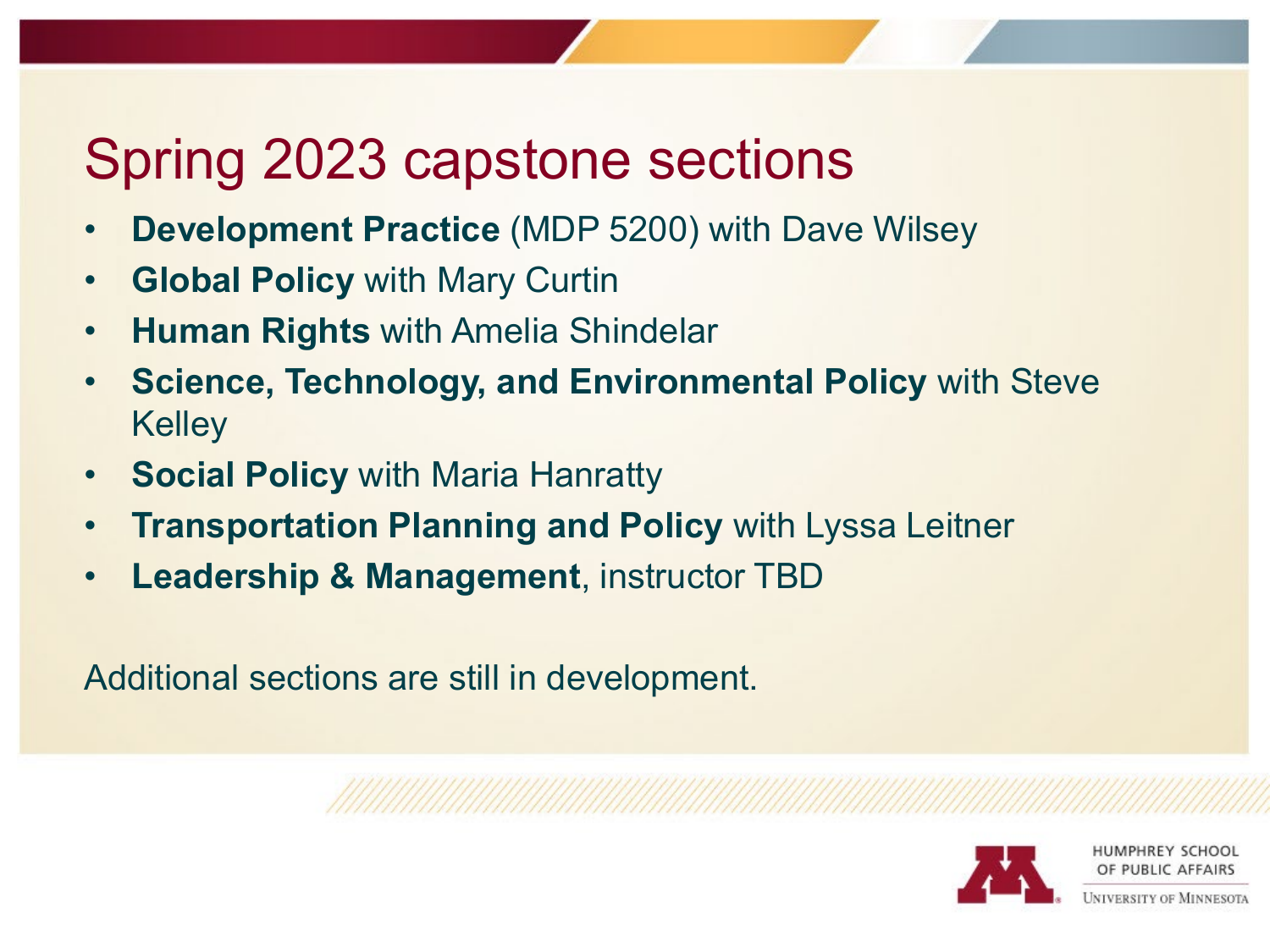# Capstone Timeline

- Over the summer and before September 9, there is the OPTION to initiate your own capstone by partnering with an organization and creating your own project.
- If you don't want to create your own capstone project, there will be many options organized by the capstone faculty and introduced at the Capstone September Information Session #2.
- **September 9, 2022: Deadline for the Student-Initiated Capstone** Feedback Form
	- This deadline is only for students who want to create their own project.
	- The feedback form will gather information on the proposed project, allow for feedback for development of the project, and assist with the capstone being paired with a capstone faculty sponsor. A student-initiated capstone MUST be placed within a capstone section with the agreement of that faculty member.

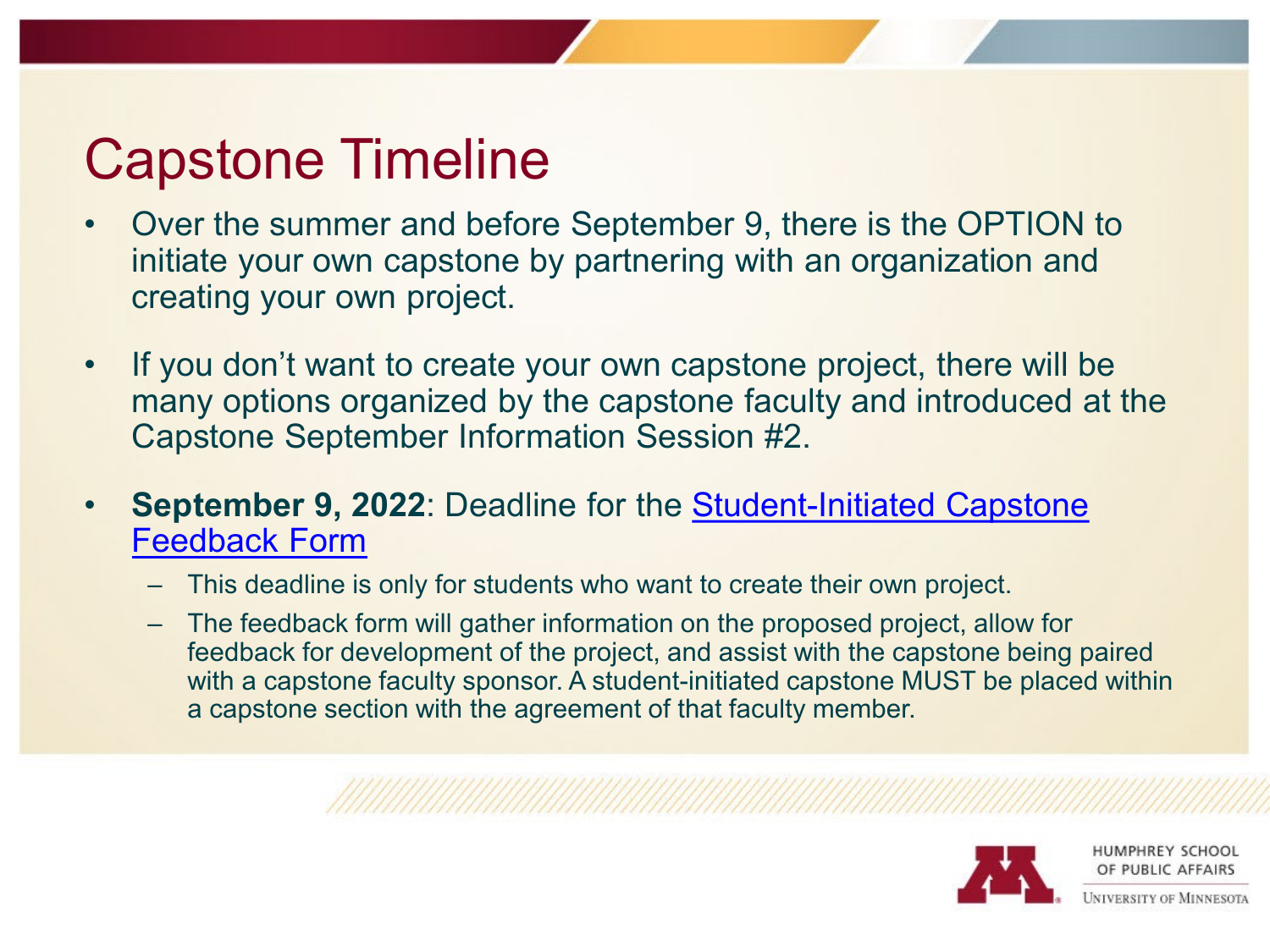# Capstone Timeline, cont'd

- **September 23, 2022**: Capstone Information Session #2
	- The spring 2023 capstone projects & partners will be announced in this session.
- **October 7, 2022**: Deadline to submit the Capstone Project Ranking Form
	- This form allows you to rank your top 3 preferred capstone projects for spring 2023.
- **October 28, 2022: Announcement of the spring capstone** teams.

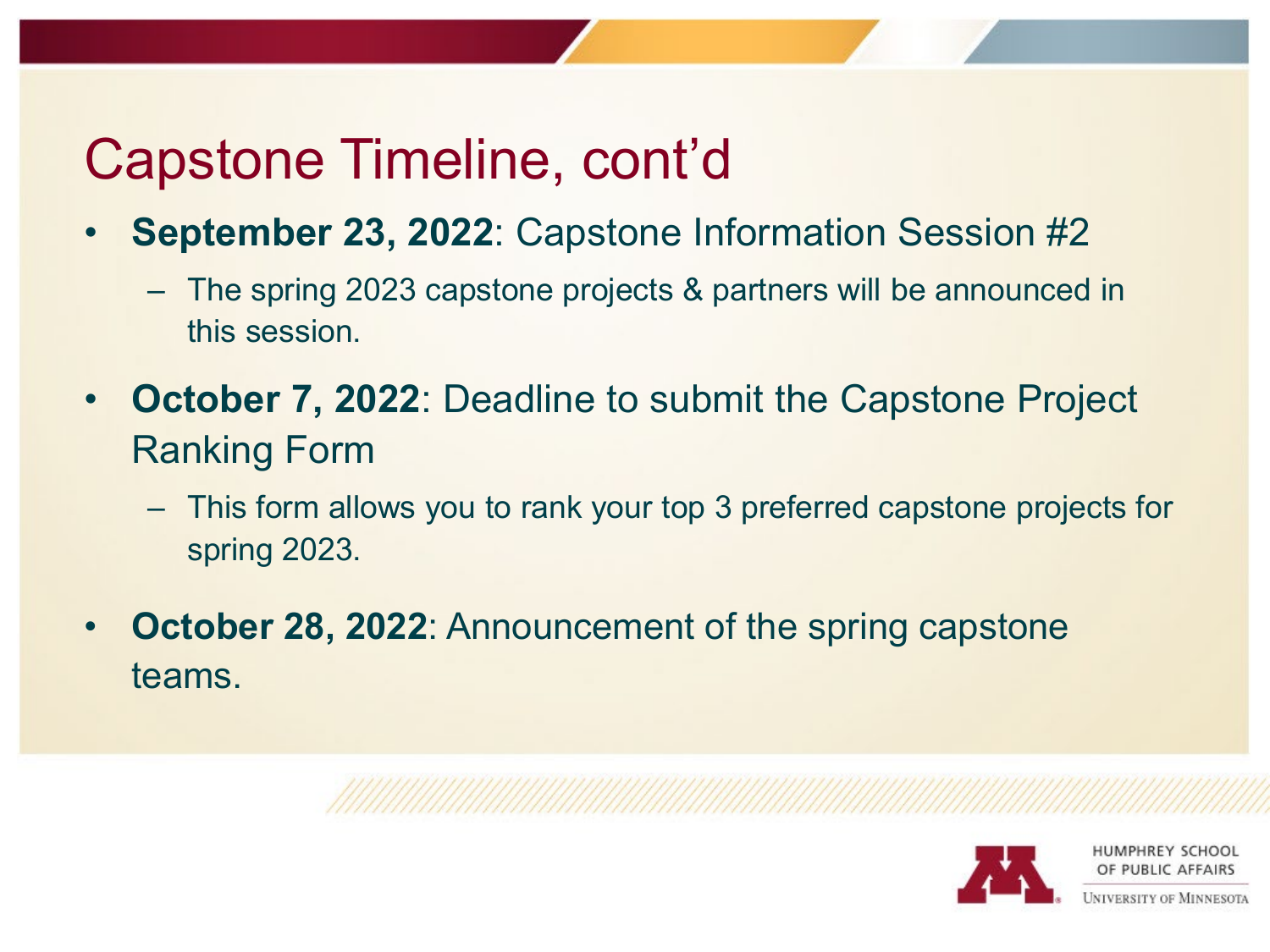# Capstone Timeline, cont'd 2

- **October 31, 2022**: Last day to register for fall PA 5080/MDP 5100.
	- This course is a requirement to complete a spring 2023 capstone.
- **November 4, 2022**: PA 5080/MDP 5100 Capstone Prep Workshop
	- This is the first synchronous class session to kick off team activities.
	- There will be ongoing asynchronous work through the end of the semester.
- **November 8, 2022**: Spring 2023 registration begins
	- Register for your assigned PA 8081/MDP 5200 capstone section.

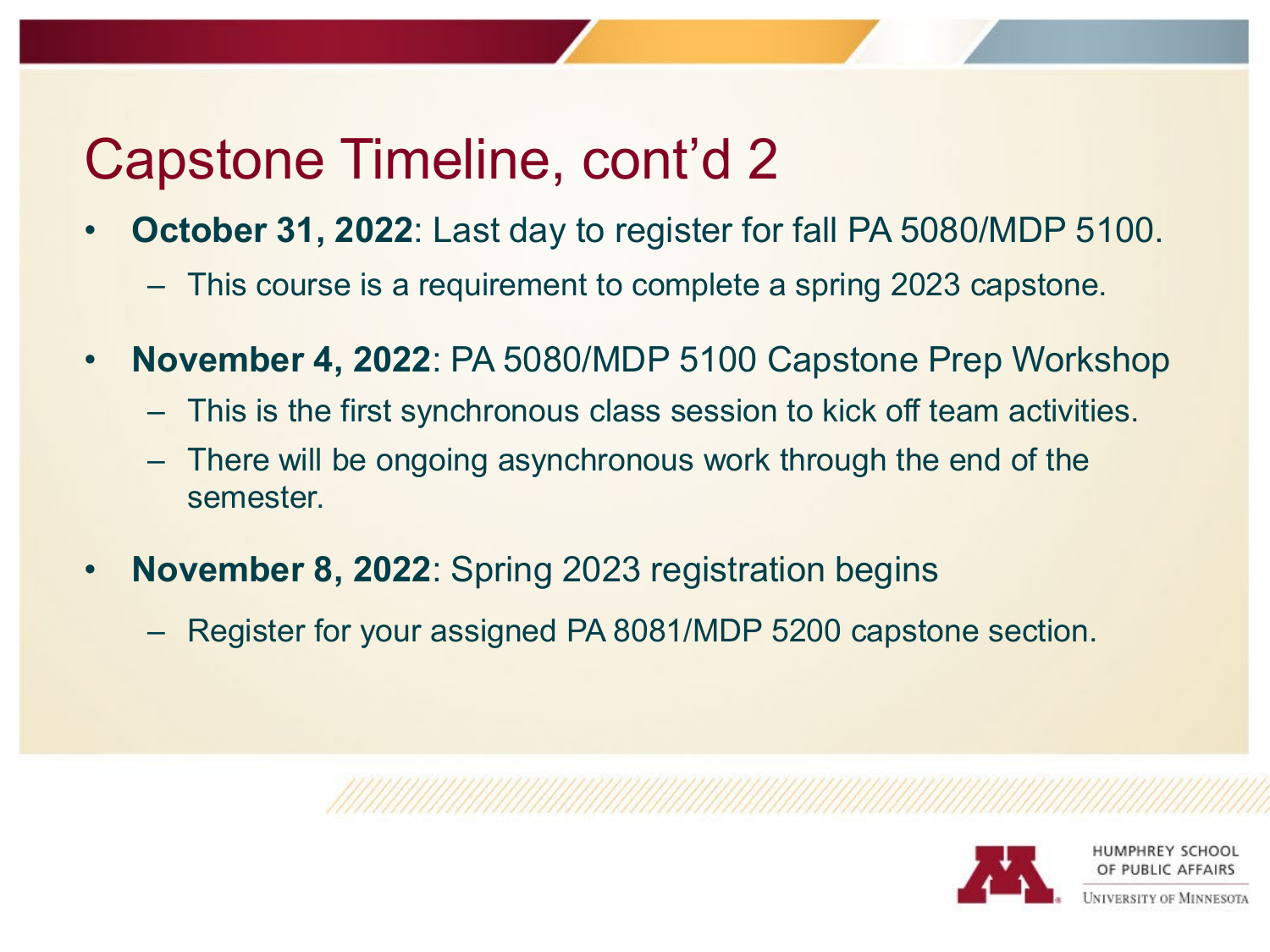## Questions about Capstone?

There is a [capstone FAQ](https://www.hhh.umn.edu/degree-planning/capstone-workshop-pa-8081) and capstone timeline [available on the Humphrey web](https://www.hhh.umn.edu/degree-planning/capstone-workshop-pa-8081/capstone-timeline)site with this information and additional details.

Your degree program coordinator is a good resource as well.